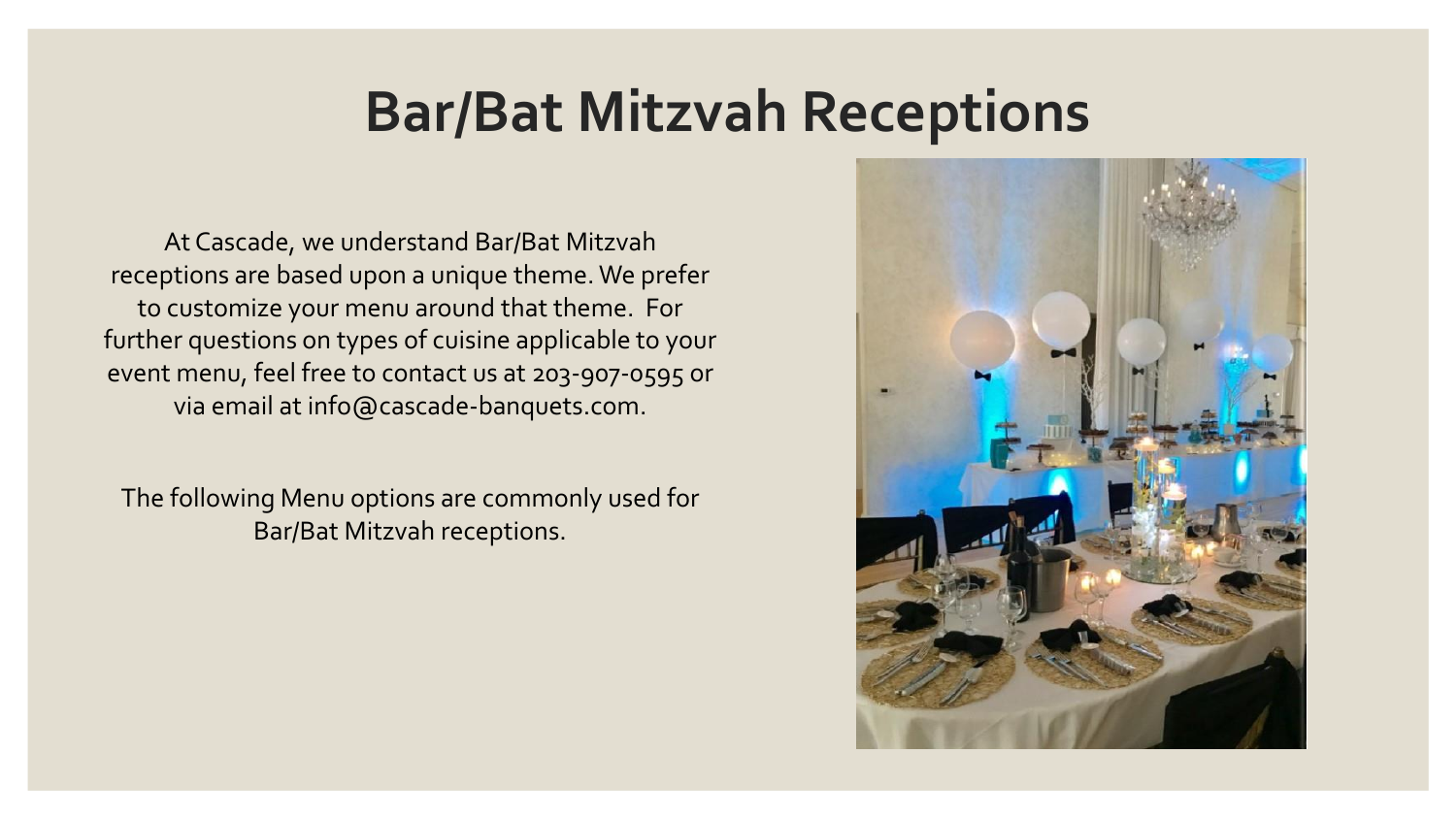# **Pre-Teen Buffet Mitzvah**

## **First Hour Butler Style Hor D'Oeuvres @ Arrival** Fried Mozzarella – Franks in a Blanket

**Beverages** Pitchers of Soda, Shirley Temples and Water

**Buffet (Choice of Four)** Mashed Potato Station – Ziti with Marinara Sauce or Butter – Meatballs Pizza Station – Caesar Salad Chicken Tenders – Hamburgers – French Fries

**Dessert (Choice of One) Chocolate Fountain** Display of strawberries, marshmallows, pineapple, Oreos and pretzels to be dipped into a fountain of Milk Chocolate **Ice Cream Sundae Bar** Assorted ice creams served with different sauces and toppings **Cupcake Station** An assortment of Red Velvet – Funfetti – Oreo cupcakes

> **Afternoon – \$35.00 per person Evening – \$45.00 per person**

All prices are subject to 6.35% CT State Tax and 19% Administrative Fee

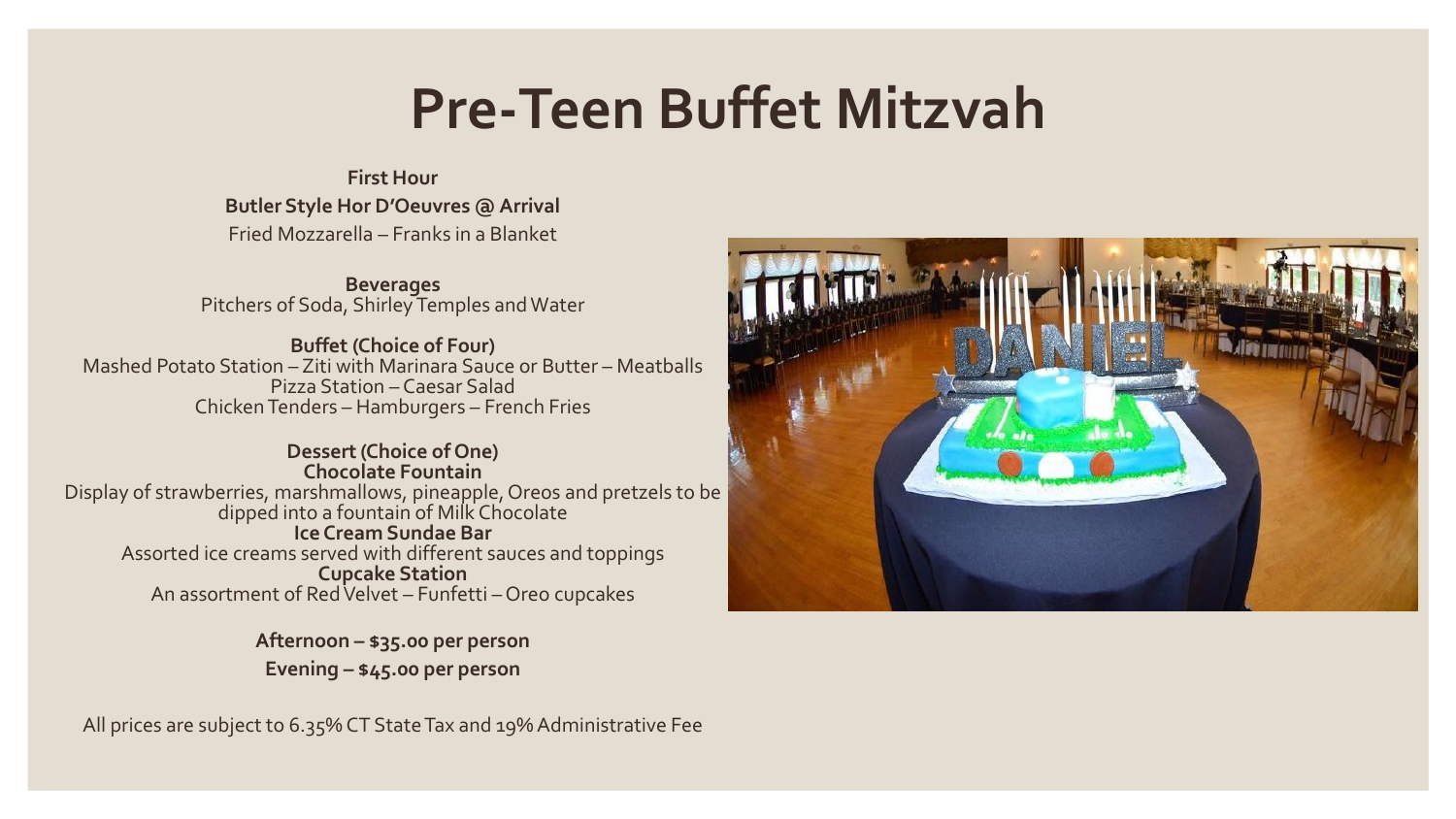# **Afternoon Plated Mitzvah**

Included in your package:

**Four Hour Open Bar Color Coordinated Linens Picturesque Gardens**

**First Hour**

Fresh Vegetable Crudités and International Cheese Display

Butler Style White Glove Service of:

Truffle Parmigiano Fries – Sesame Chicken – Smoked Salmon Canape – Franks in a Blanket

#### **First Course (Choice of One)**

**Mixed Greens Salad**

Assorted Garden Greens served with a balsamic vinaigrette

**Summer Salad**

Crisp Arugula tossed with fresh strawberries, pecans, and gorgonzola cheese drizzled with a raspberry honey vinaigrette **Autumn Salad**

Assorted Greens with gorgonzola cheese, cranberries, mandarins and candied walnuts served with balsamic vinaigrette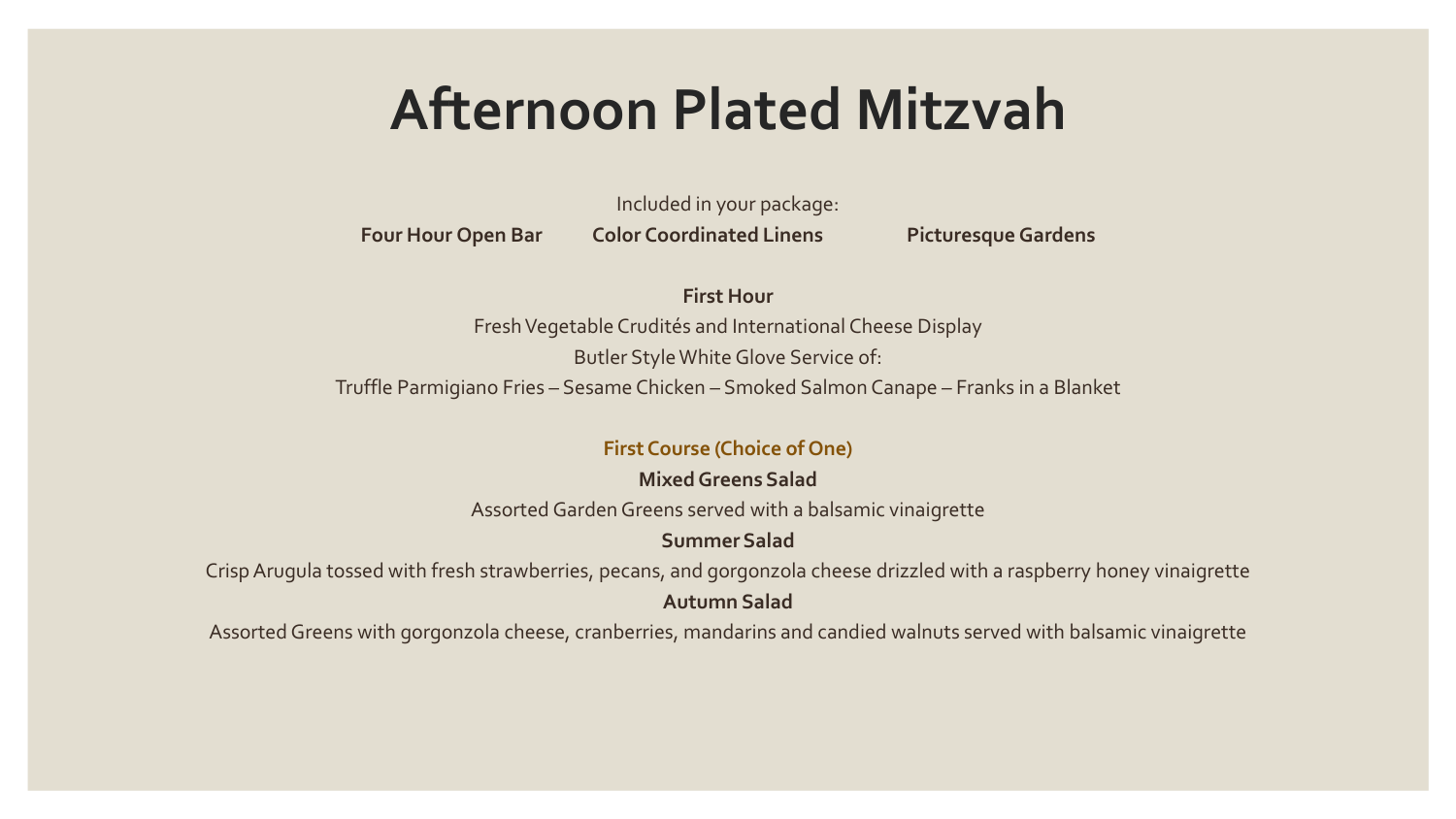# **Afternoon Plated Mitzvah Continued…**

### **Second Course (Choice of Three)**

**Grilled New York Strip** Grilled to perfection garnished with a fried onion ring **Salmon**  Pan Seared Salmon with a choice of sauce: Champagne cream reduction, Teriyaki, Honey Dijon Mustard or Papaya-Mango Chutney **Chicken Florentine** Breast of chicken in a lemon sauce on a bed of fresh baby spinach **All entrees are served with potato du Jour, seasonal vegetables and fresh baked rolls.**

### **Dessert**

Cake provided by Patron will be served with Italian Espresso, Coffee & Tea.

### **\$70.00 per person**

All prices are subject to 6.35% CT State Tax and 19% Administrative Fee. Time frame of event is 12:30-4:30pm.

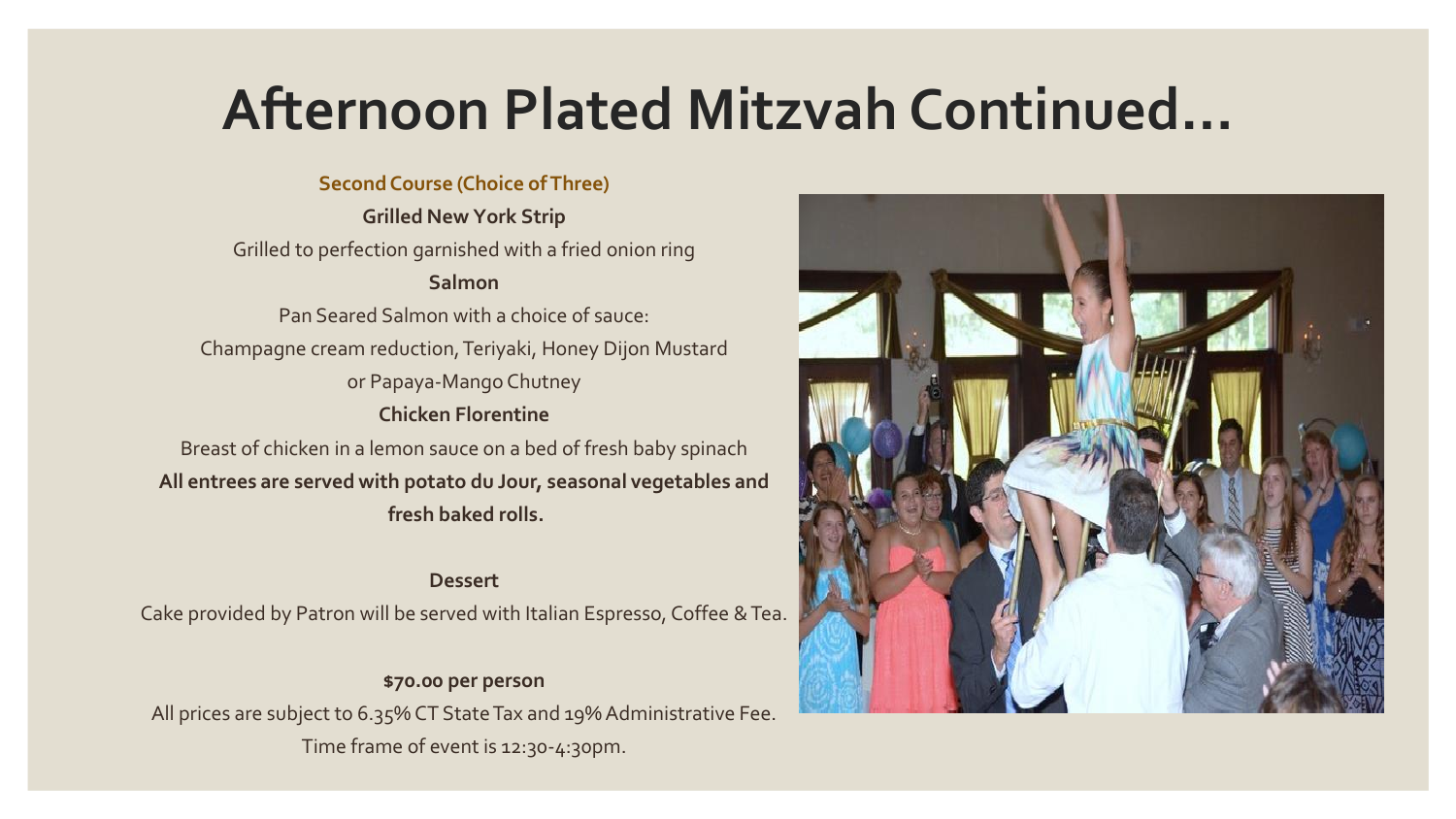# **Evening Plated Mitzvah**

Included in your package:

**Four Hour Open Bar Color Coordinated Linens Themed Cocktail served at Bar**

**First Hour will include the following:** Fresh Vegetable Crudités, Domestic & International Cheese Displays & Bruschetta Station **Sushi Station**

California, Philadelphia, Spicy Tuna, Yellowtail Scallion, Vegetable, and Salmon Rolls

**Chef Station (Choice of One)**

Carving – Mashed Potato – Pasta

**Butler Style Hor D'Oeuvres**

Truffle Parmigiano Fries – Sesame Chicken – Smoked Salmon Canape – Franks in a Blanket Mango Chile Salmon – Tenderloin & Boursin – Risotto Croquette – Antipasto Caprese Kabob

#### **First Course (Choice of One)**

### **Mixed Greens Salad**

Assorted Garden Greens served with a balsamic vinaigrette

### **Summer Salad**

Crisp Arugula tossed with fresh strawberries, pecans, and gorgonzola cheese drizzled with a raspberry honey vinaigrette **Autumn Salad**

Assorted Garden Greens with gorgonzola cheese, cranberries, mandarins and candied walnuts served with balsamic vinaigrette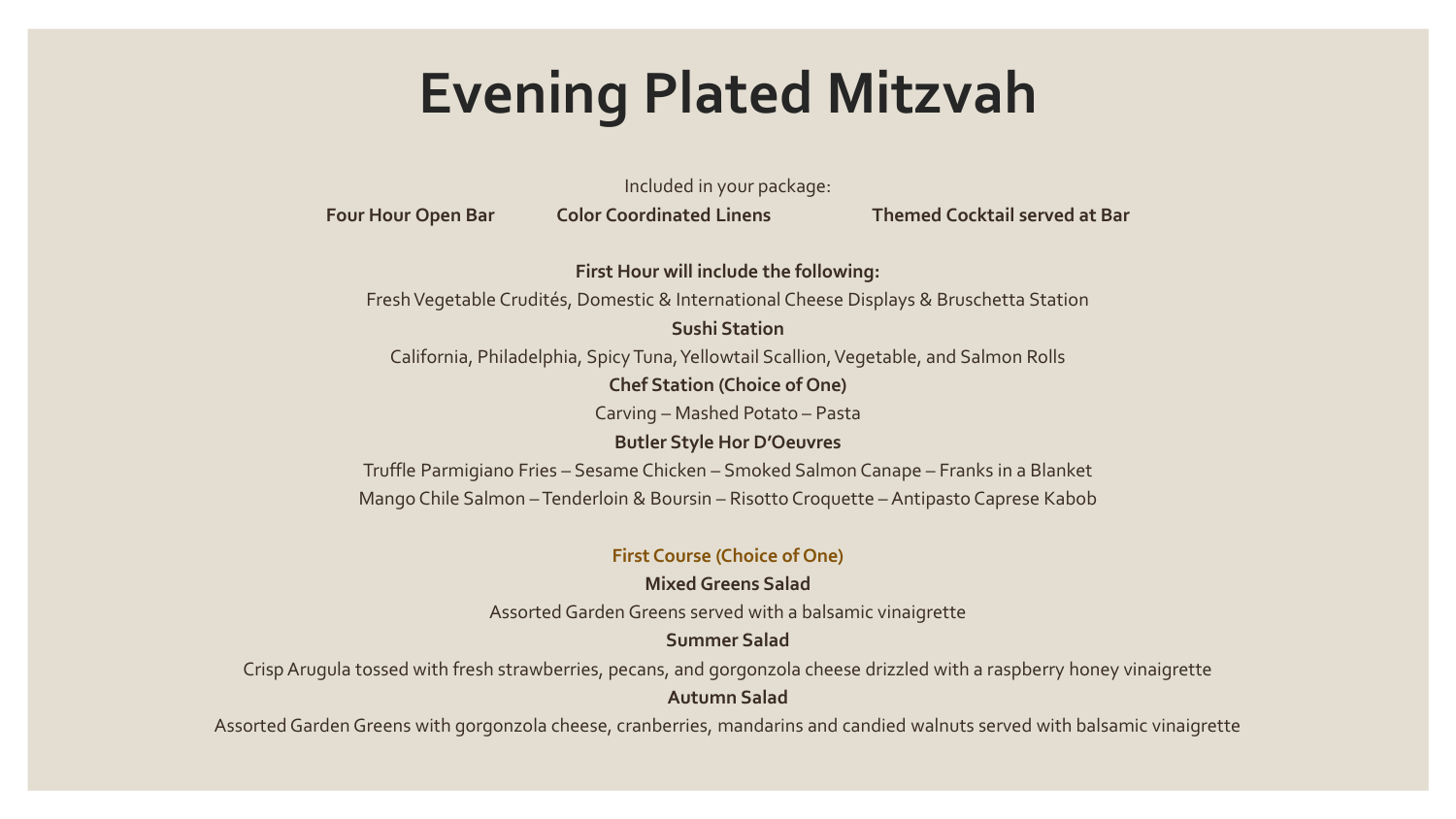# **Evening Plated Mitzvah Continued…**

#### **Second Course (Choice of Three)**

**Grilled Filet Mignon** Lightly seasoned and grilled to perfection **Salmon**  Pan Seared Salmon with a choice of sauce: Champagne cream reduction, Teriyaki, Honey Dijon Mustard or Papaya-Mango Chutney

#### **Chicken Florentine**

Breast of chicken in a lemon sauce on a bed of fresh baby spinach **All entrees are served with potato du Jour, seasonal vegetables and fresh baked rolls.**

#### **Dessert (Choice of One)**

Plated: Apple Crisp alla Mode or Chocolate Mousse Parfait Family Style: Miniature Italian Pastries or Chocolate Covered Strawberries, Pretzels & Oreos Or Join in on the Selected Pre-Teen Dessert Buffet

#### **\$100.00 per person**

All prices are subject to 6.35% CT State Tax and 19% Administrative Fee.